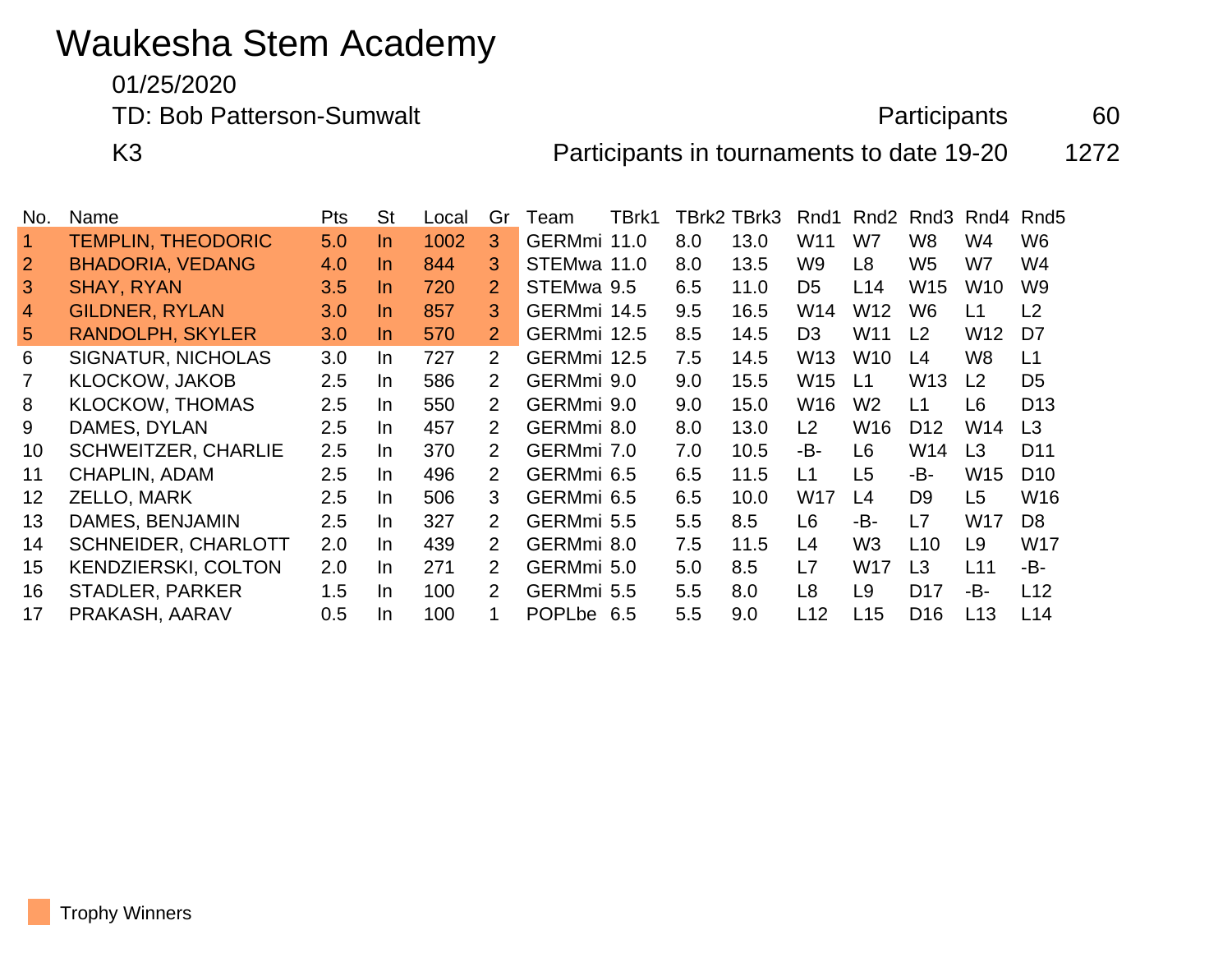## K6 Individual Standings

| No.            | Name                          | <b>Pts</b> | <b>St</b> | Local | Gr             | Team          | TBrk1 | TBrk2 | TBrk3 | Rnd1            | Rnd <sub>2</sub> | Rnd3            | Rnd4            | Rnd <sub>5</sub> |
|----------------|-------------------------------|------------|-----------|-------|----------------|---------------|-------|-------|-------|-----------------|------------------|-----------------|-----------------|------------------|
| $\overline{1}$ | <b>MADDINENI, SHISHIR</b>     | 4.5        | $\ln$     | 987   | $\overline{4}$ | <b>WATfdl</b> | 15.0  | 10.5  | 18.0  | W4              | W <sub>5</sub>   | D <sub>2</sub>  | W7              | W <sub>3</sub>   |
| $\overline{2}$ | <b>BARWICK, ANTHONY</b>       | 4.5        | $\ln$     | 963   | 5              | GERMmi 13.5   |       | 9.0   | 14.5  | W20             | W <sub>8</sub>   | D <sub>1</sub>  | W <sub>6</sub>  | W <sub>5</sub>   |
| 3              | <b>BORCEAN, EMMA</b>          | 4.0        | In.       | 876   | 5              | GERMmi 13.0   |       | 8.5   | 13.5  | W22             | W <sub>6</sub>   | W12             | W8              | L1               |
| $\overline{4}$ | <b>PARKER, DREW</b>           | 3.5        | In.       | 614   | 4              | GERMmi 11.5   |       | 7.0   | 12.5  | L1              | W <sub>19</sub>  | W14             | W12             | D <sub>11</sub>  |
| 5              | <b>MENON, ROHAN</b>           | 3.0        | In.       | 803   | $\overline{4}$ | HAWTwa 15.0   |       | 10.5  | 17.0  | W10             | L1               | W15             | W9              | L <sub>2</sub>   |
| 6              | PICKERING, GARRET             | 3.0        | $\ln$     | 834   | 5              | <b>LUCAS</b>  | 14.5  | 10.0  | 16.0  | W18             | L <sub>3</sub>   | W9              | L2              | W7               |
| $\overline{7}$ | <b>SCHARFENBERGER, OWEN</b>   | 3.0        | In.       | 679   | 5              | GERMmi 13.0   |       | 8.5   | 14.0  | W21             | W <sub>10</sub>  | W11             | L1              | L <sub>6</sub>   |
| 8              | LE DUC, AARON                 | 3.0        | In.       | 680   | 4              | WOODsu 13.0   |       | 8.5   | 14.0  | W19             | L <sub>2</sub>   | W <sub>13</sub> | L <sub>3</sub>  | W16              |
| 9              | <b>SCHMIDT, ELLANNOR</b>      | 3.0        | In.       | 625   | 5              | GERMmi 10.5   |       | 7.5   | 12.5  | W17             | W <sub>11</sub>  | L <sub>6</sub>  | L <sub>5</sub>  | W14              |
| 10             | <b>SHAY, CONNOR</b>           | 3.0        | In.       | 770   | 4              | STEMwa 10.0   |       | 7.0   | 11.5  | L <sub>5</sub>  | L7               | W <sub>16</sub> | W18             | W15              |
| 11             | <b>JAYESH, JISHNU</b>         | 2.5        | In.       | 754   | 5              | <b>HALEel</b> | 8.5   | 8.5   | 14.0  | W <sub>16</sub> | L <sub>9</sub>   | L7              | W <sub>13</sub> | D <sub>4</sub>   |
| 12             | <b>CHAPLIN, BEN</b>           | 2.5        | In.       | 873   | 4              | GOLDmi 8.0    |       | 8.0   | 13.5  | W15             | D <sub>13</sub>  | L3              | L4              | <b>W18</b>       |
| 13             | LOWE, LUKAS                   | 2.5        | In.       | 728   | 4              | GERMmi 7.0    |       | 7.0   | 11.0  | W14             | D <sub>12</sub>  | L8              | L11             | W19              |
| 14             | PERGANDE, ELLIOTT             | 2.0        | In.       | 388   | 6              | <b>HOME</b>   | 8.5   | 7.5   | 12.0  | L13             | W17              | L <sub>4</sub>  | W <sub>20</sub> | L9               |
| 15             | ZELLO, DANIEL                 | 2.0        | In.       | 511   | 6              | GERMmi 7.5    |       | 6.5   | 10.5  | L12             | W <sub>20</sub>  | L <sub>5</sub>  | W <sub>19</sub> | L10              |
| 16             | <b>CAMPBELL, ORLA</b>         | 2.0        | In.       | 331   | 4              | GERMmi 7.0    |       | 6.5   | 10.0  | L11             | W22              | L10             | W21             | L <sub>8</sub>   |
| 17             | BEYER, ALDEN                  | 2.0        | In.       | 194   | 4              | GERMmi 4.5    |       | 4.0   | 7.5   | L <sub>9</sub>  | L14              | L <sub>19</sub> | W22             | W <sub>20</sub>  |
| 18             | <b>BOGENSCHNEIDER, DEXTER</b> | 1.5        | In.       | 453   | 5              | GERMmi 7.0    |       | 6.5   | 10.0  | L6              | D <sub>21</sub>  | W22             | L10             | L12              |
| 19             | AMERLING, LAYLA               | 1.0        | In.       | 312   | 6              | STEMwa 9.5    |       | 7.5   | 13.0  | L <sub>8</sub>  | L4               | W17             | L15             | L13              |
| 20             | <b>FLUCKIGER, SOPHIE</b>      | 1.0        | In.       | 123   | 6              | STEMwa 7.0    |       | 6.0   | 11.5  | L2              | L15              | W <sub>21</sub> | L14             | L17              |
| 21             | PEARSON, GAVIN                | 1.0        | In.       | 100   | 6              | <b>BUTLmi</b> | 5.0   | 4.5   | 8.0   | L7              | D <sub>18</sub>  | L20             | L <sub>16</sub> | D <sub>22</sub>  |
| 22             | <b>EATON, ELISSA</b>          | 0.5        | In.       | 100   | 6              | STEMwa 6.5    |       | 5.5   | 10.5  | L <sub>3</sub>  | L16              | L18             | L17             | D <sub>21</sub>  |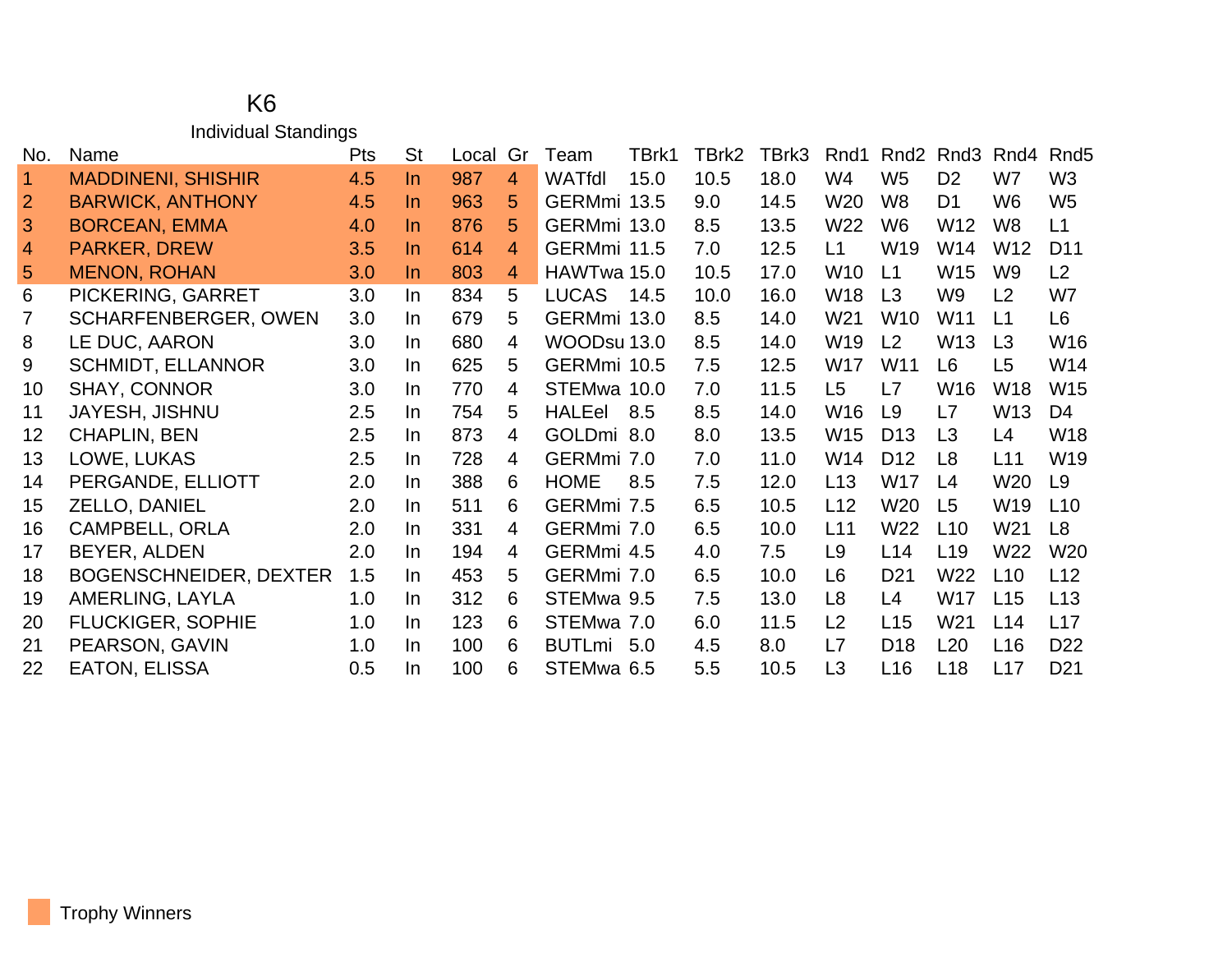## K12 Individual Standings

| No.             | Name                        | <b>Pts</b> | <b>St</b> | Local | Gr             | Team          | TBrk1 | TBrk2 | TBrk3 | Rnd1            | Rnd <sub>2</sub> | Rnd3            | Rnd4            | Rnd <sub>5</sub> |
|-----------------|-----------------------------|------------|-----------|-------|----------------|---------------|-------|-------|-------|-----------------|------------------|-----------------|-----------------|------------------|
| $\overline{1}$  | <b>TEMPLIN, AETHELRED</b>   | 5.0        | $\ln$     | 1513  | 8              | GERMmi 14.0   |       | 10.0  | 17.0  | W9              | W7               | W <sub>3</sub>  | W <sub>2</sub>  | W <sub>5</sub>   |
| $\overline{2}$  | <b>MARSH, ELIZABETH</b>     | 4.0        | In.       | 1330  | 9              | <b>HOME</b>   | 13.5  | 8.5   | 15.0  | W <sub>16</sub> | W <sub>12</sub>  | W <sub>5</sub>  | L1              | W <sub>6</sub>   |
| 3               | <b>LIANG, HARRISON</b>      | 4.0        | $\ln$     | 1257  | 8              | WHITwa        | 13.0  | 8.0   | 14.5  | W <sub>15</sub> | W <sub>13</sub>  | L1              | W <sub>6</sub>  | W7               |
| $\overline{4}$  | <b>SHAW, SIDDHART</b>       | 3.5        | In.       | 874   | 8              | STEMwa 10.0   |       | 7.0   | 11.5  | D <sub>8</sub>  | L11              | W <sub>16</sub> | W <sub>15</sub> | W <sub>12</sub>  |
| 5               | <b>SHASTRI, SHASHWAT</b>    | 3.0        | In.       | 1200  | 8              | <b>HIGHsu</b> | 14.0  | 9.0   | 15.5  | W <sub>18</sub> | W17              | L2              | W <sub>10</sub> | L1               |
| 6               | HUBBELL, DANIEL             | 3.0        | In        | 1081  | 9              | <b>HOME</b>   | 13.0  | 9.0   | 13.5  | W14             | W <sub>21</sub>  | W8              | L3              | L <sub>2</sub>   |
| 7               | <b>BHADORIA, AGASTYA</b>    | 3.0        | In        | 1164  | 6              | STEMwa 13.0   |       | 8.0   | 13.5  | W <sub>19</sub> | L1               | W14             | W <sub>13</sub> | L3               |
| 8               | COUTURE, GUSTAVO            | 3.0        | In.       | 899   | 7              | FERNmo 11.5   |       | 8.0   | 13.0  | D <sub>4</sub>  | W <sub>15</sub>  | L <sub>6</sub>  | <b>W17</b>      | D <sub>9</sub>   |
| 9               | <b>CHEN, MICHAEL</b>        | 3.0        | In.       | 937   | 8              | WHITwa 11.5   |       | 6.5   | 12.0  | L1              | W <sub>19</sub>  | W20             | D <sub>12</sub> | D <sub>8</sub>   |
| 10 <sup>°</sup> | STUNDTNER, SAMANTHA         | 3.0        | In.       | 946   | 7              | STEMwa 10.5   |       | 7.5   | 12.0  | L12             | W <sub>16</sub>  | W11             | L5              | W <sub>13</sub>  |
| 11              | DESELNICU, MICHAEL          | 3.0        | In.       | 780   | 8              | GERMmi 10.5   |       | 7.0   | 12.0  | L13             | W <sub>4</sub>   | L10             | W18             | W14              |
| 12              | <b>MEYER, PRESTON</b>       | 2.5        | In.       | 1053  | $\overline{7}$ | GERMmi 9.5    |       | 9.5   | 15.5  | W <sub>10</sub> | L <sub>2</sub>   | W17             | D <sub>9</sub>  | L4               |
| 13              | <b>COLQUE, ODIN</b>         | 2.0        | In.       | 885   | 8              | <b>BUTLmi</b> | 10.5  | 9.0   | 14.5  | W <sub>11</sub> | L3               | W18             | L7              | L10              |
| 14              | RANO, ETHAN                 | 2.0        | In.       | 547   | 10             | WESTwa 7.5    |       | 7.0   | 10.5  | L6              | W <sub>20</sub>  | L7              | W19             | L11              |
| 15              | HUNTER, ANDREW              | 2.0        | In.       | 506   | 7              | <b>BUTLmi</b> | 7.0   | 7.0   | 11.0  | L3              | L <sub>8</sub>   | W <sub>21</sub> | L4              | -B-              |
| 16              | WALLACE, RYAN               | 2.0        | In.       | 515   | 6              | <b>BUTLmi</b> | 7.0   | 7.0   | 11.0  | L2              | L10              | L4              | -B-             | W21              |
| 17              | <b>VAIDYAM, SAI</b>         | 2.0        | In.       | 685   | $\overline{7}$ | STEMwa 7.0    |       | 6.5   | 10.0  | W20             | L <sub>5</sub>   | L12             | L8              | W19              |
| 18              | <b>BIRNER, RYAN</b>         | 2.0        | In.       | 359   | 7              | STEMwa 6.0    |       | 6.0   | 9.0   | L <sub>5</sub>  | -B-              | L13             | L11             | W <sub>20</sub>  |
| 19              | <b>VANDEN HEUVEL, ETHAN</b> | 1.0        | In.       | 290   | 7              | <b>BUTLmi</b> | 7.0   | 7.0   | 10.0  | L7              | L <sub>9</sub>   | -B-             | L14             | L17              |
| 20              | <b>CROCKETT, RONALD</b>     | 1.0        | In.       | 276   | 6              | <b>BUTLmi</b> | 6.0   | 5.5   | 9.0   | L17             | L14              | L9              | W21             | L <sub>18</sub>  |
| 21              | McMAHON, JONATHAN           | 1.0        | In.       | 100   | 7              | STEMwa 4.0    |       | 4.0   | 7.0   | -B-             | L <sub>6</sub>   | L15             | L20             | L16              |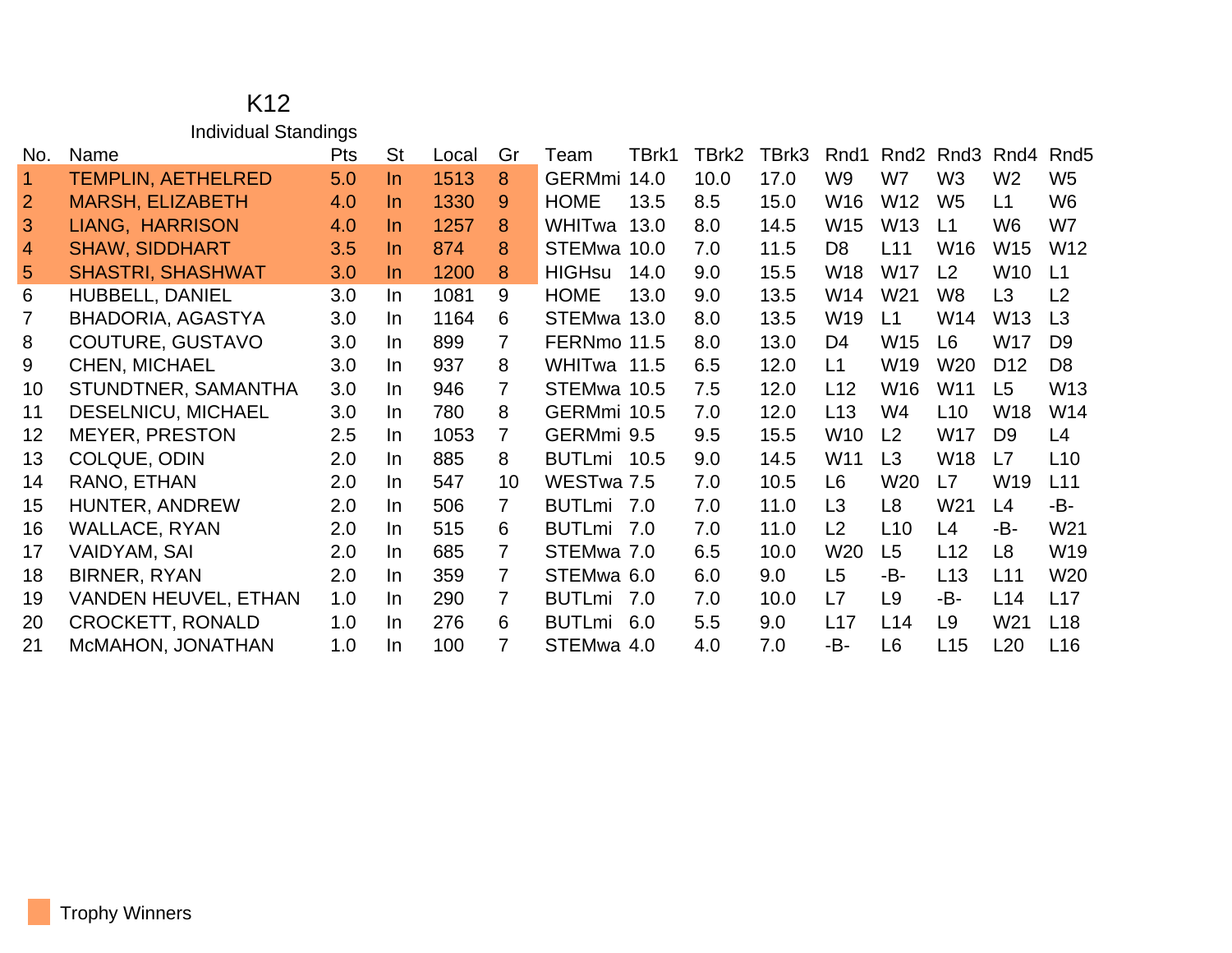|                | K <sub>3</sub>                                      |       |      |      |      |      |
|----------------|-----------------------------------------------------|-------|------|------|------|------|
| Plc            | <b>Team Standings</b><br>Name (Players: Top 4 used) | Score | Med  | Solk | SBx2 | Cum  |
|                |                                                     |       |      |      |      |      |
| $\vert$ 1      | MILWAUKEE GERMAN IMERSION, MILW (14)                | 14.0  | 33.5 | 58.5 | 69.0 | 47.0 |
|                | TEMPLIN, THEODORIC (5.0,1002)                       |       |      |      |      |      |
|                | GILDNER, RYLAN (3.0,857)                            |       |      |      |      |      |
|                | RANDOLPH, SKYLER (3.0,570)                          |       |      |      |      |      |
|                | SIGNATUR, NICHOLAS (3.0,727)                        |       |      |      |      |      |
| $\overline{2}$ | Waukesha Stem Academy (2)                           | 7.5   | 14.5 | 24.5 | 37.0 | 19.5 |
|                | BHADORIA, VEDANG (4.0,844)                          |       |      |      |      |      |
|                | SHAY, RYAN (3.5,720)                                |       |      |      |      |      |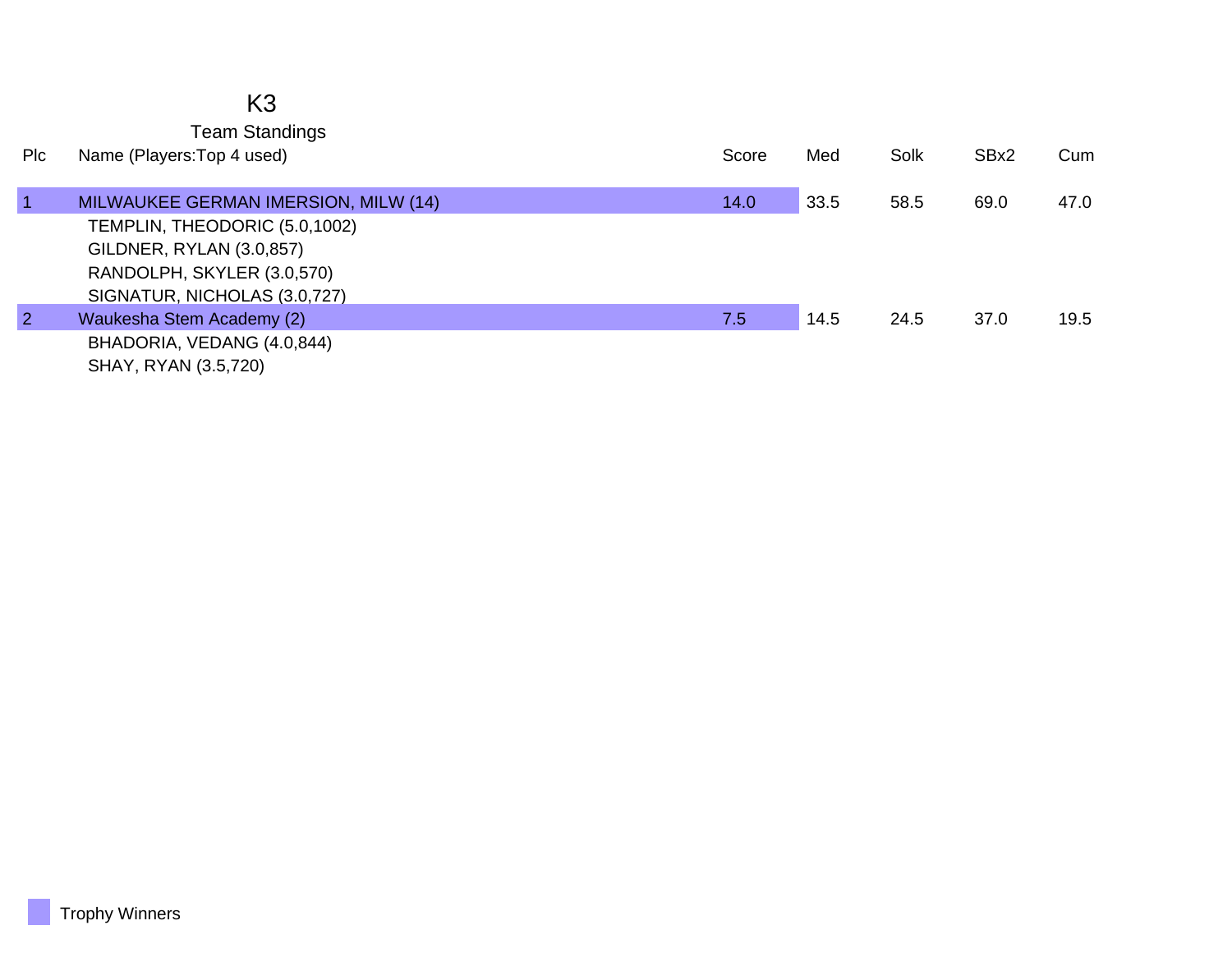## K6

Team Standings

| <b>PIC</b>     | Name (Players: Top 4 used)           | Score | Med  | Solk | SBx2 | Cum  |
|----------------|--------------------------------------|-------|------|------|------|------|
| 1              | MILWAUKEE GERMAN IMERSION, MILW (10) | 15.0  | 33.0 | 54.5 | 69.0 | 49.0 |
|                | BARWICK, ANTHONY (4.5,963)           |       |      |      |      |      |
|                | BORCEAN, EMMA (4.0,876)              |       |      |      |      |      |
|                | PARKER, DREW (3.5,614)               |       |      |      |      |      |
|                | SCHARFENBERGER, OWEN (3.0,679)       |       |      |      |      |      |
| $\overline{2}$ | Waukesha Stem Academy (4)            | 5.5   | 26.0 | 46.5 | 18.0 | 12.5 |
|                | <b>SHAY, CONNOR (3.0,770)</b>        |       |      |      |      |      |
|                | AMERLING, LAYLA (1.0,312)            |       |      |      |      |      |
|                | FLUCKIGER, SOPHIE (1.0,123)          |       |      |      |      |      |
|                | EATON, ELISSA (0.5,100)              |       |      |      |      |      |